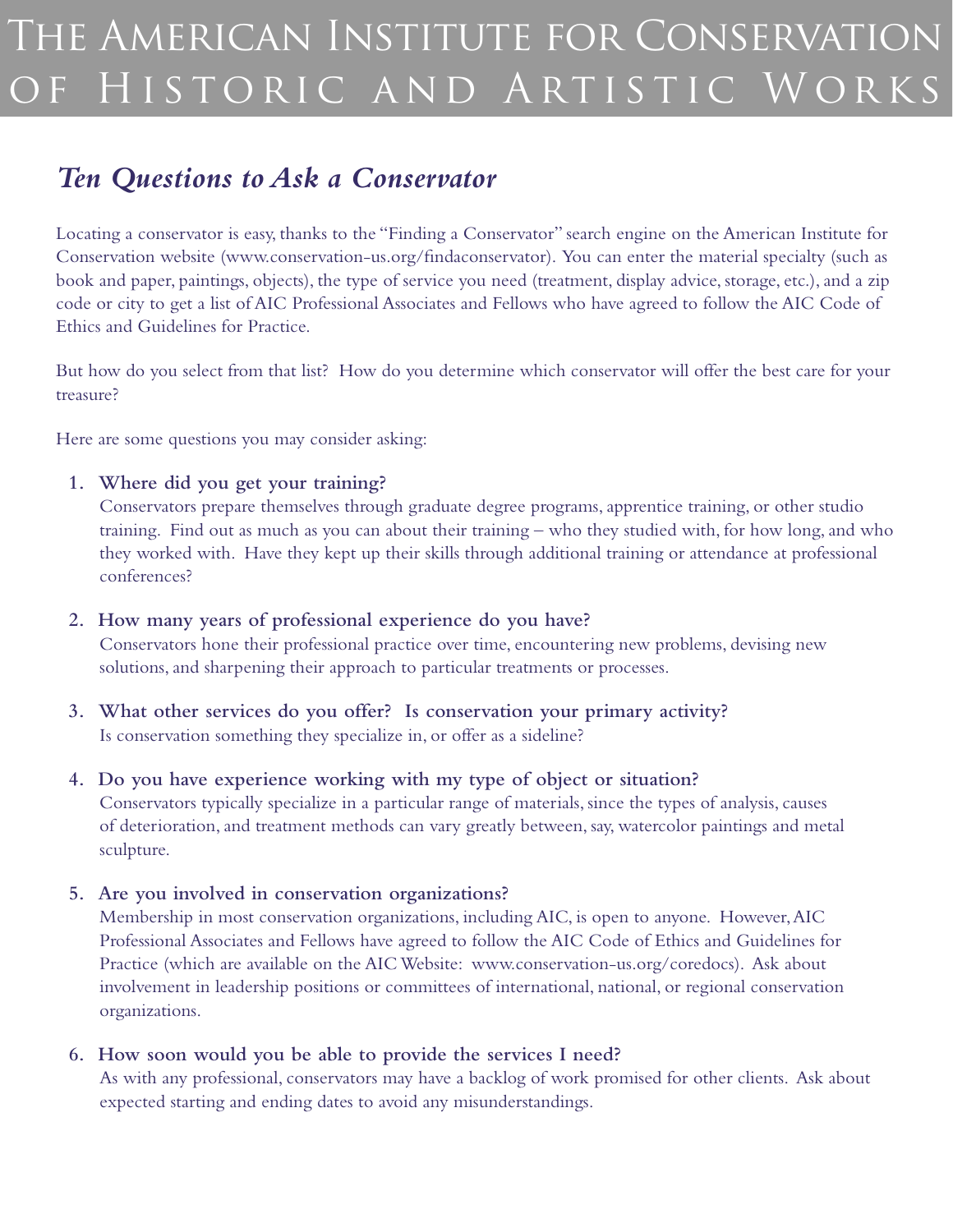#### **7. Can you provide references? Can I contact previous clients?**

This is probably the most important step to take when hiring any professional. If possible, speak with clients who had work done similar to yours. Ask about their satisfaction with the work done, the time it took, costs, and how the conservator communicated with them. Remember that conservators typically can only publicize their work with the client's permission, so a complete client list is not a reasonable expectation.

**8. What security will you provide for my object? Who is responsible for insurance?** Be clear who will provide insurance while your object is with the conservator. If a value is needed, who will provide that figure? The AIC Code of Ethics states that appraisal of value is a conflict of interest for conservators, so an independent appraisal may be required for valuable items.

#### **9. What are the risks involved to the object from the recommended treatment?**

Because materials vary from one object to another, and because coatings or other aspects of an object may have been added or altered over time, there may be risks involved with certain treatment options. Conservators do not always agree on the best course of action. Speak to a number of conservators if you are unable to make a comfortable decision. Be cautious if the conservator is reluctant to discuss in detail the materials and methods to be used, or will not permit you to see work in progress.

#### **10. What will I be charged?**

Costs for conservation services are based on the time and materials required to perform and document the treatment as well as levels of specialization and the particular expertise of individual conservators and, by and large, not on the value of the object being treated. Be wary of those who propose to perform a quick and inexpensive "restoration" job. Is there a separate charge for an estimate or preliminary examination? Will that amount be applied toward treatment if you agree to proceed? Are there separate charges for insurance or shipping? What are the terms for payment? Will you receive a report that includes a full description of what was done as well as documentation of conditions before and after treatment?

#### **Recommended resources:**

- **• AIC Code of Ethics and Guidelines for Practice: www.conservation-us.org/coredocs**
- **• Find a Conservator: www.conservation-us.org/findaconservator**
- **• About AIC: www.conservation-us.org/aboutaic**
- **• Frequently Asked Questions about conservation and conservators: www.conservation-us.org/faq**

*These recommendations are intended as guidance only. AIC does not assume responsibility or liability from their use.*